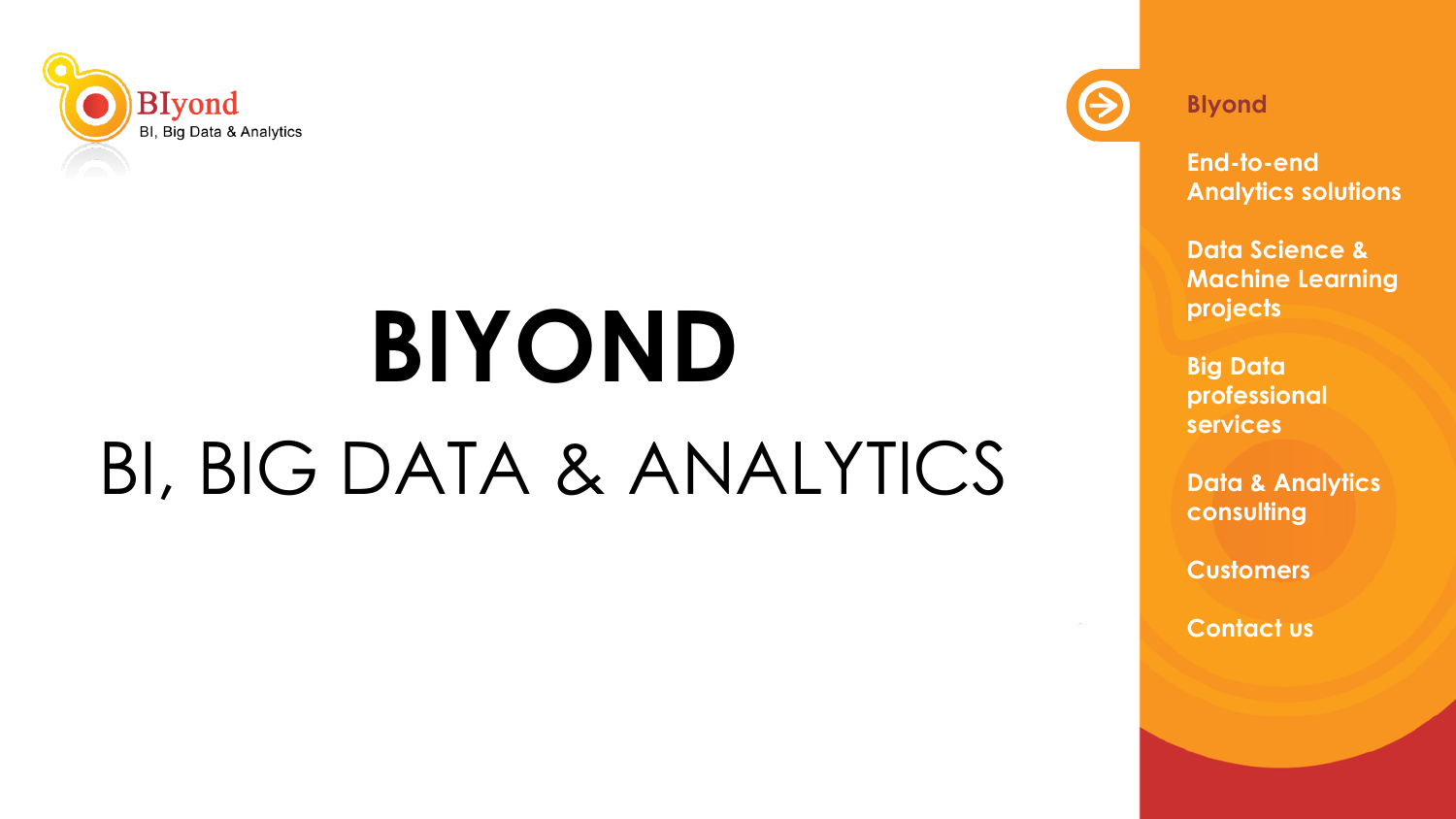

#### **BIYOND**

- Vast experience in the domains of **BI, Big Data Analytics and Data Science**
- We help companies **generate more business value from their data**
- **RAPID** our proprietary unique methodology



**BIyond**

**End-to-end Analytics solutions**

**Data Science & Machine Learning projects**

**Big Data professional services** 

**Data & Analytics consulting**

**Customers**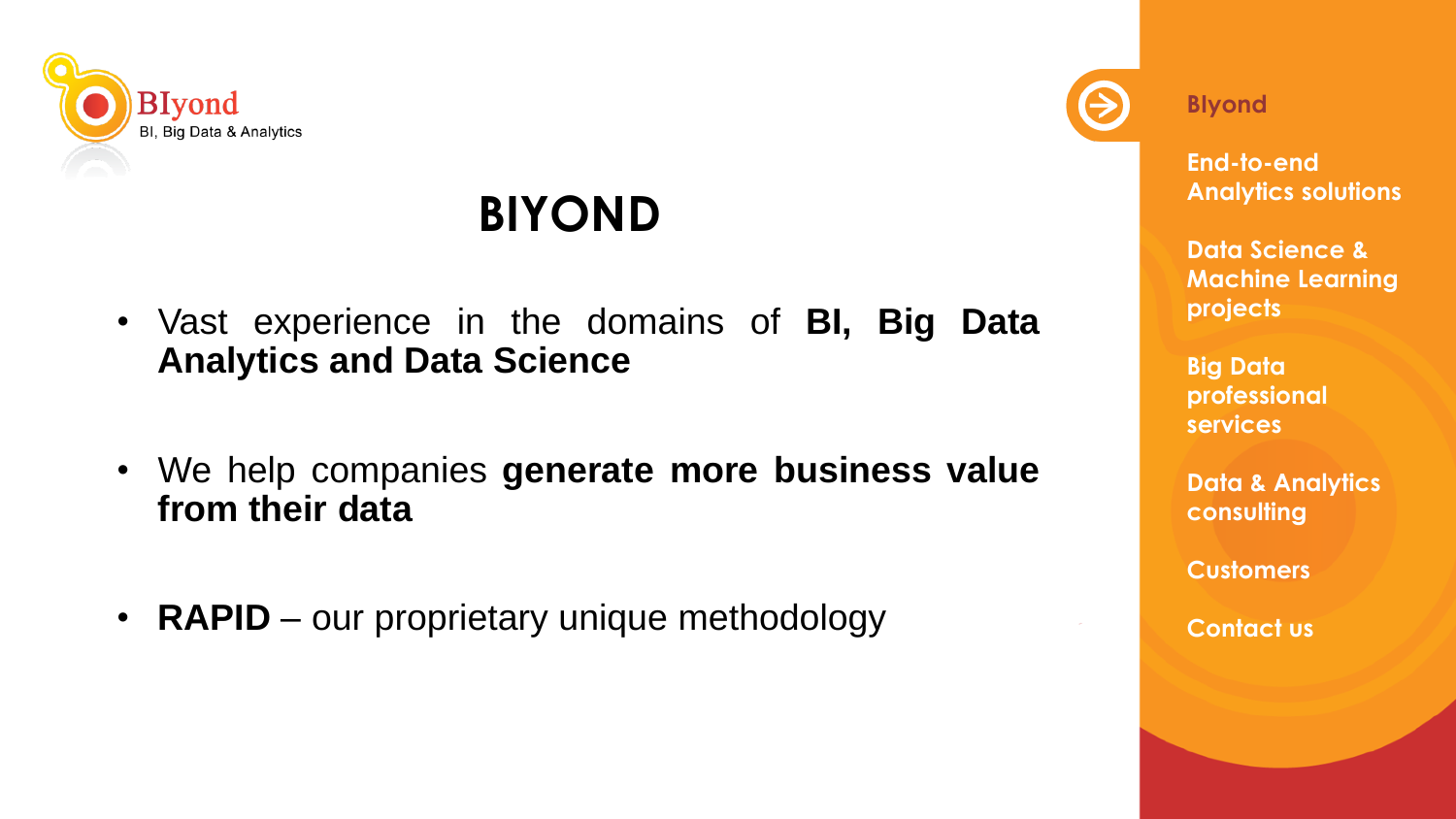

## **END-TO-END ANALYTICS SOLUTIONS**

- We cover all aspects of **planning and implementing end-to-end Analytics solutions**
- **We lead the project start-to-finish** and take charge of on-going maintenance and expansions
- **We work with your internal teams**, hand-in-hand towards success



**End-to-end Analytics solutions**

**BIyond**

**Data Science & Machine Learning projects**

**Big Data professional services** 

**Data & Analytics consulting**

**Customers**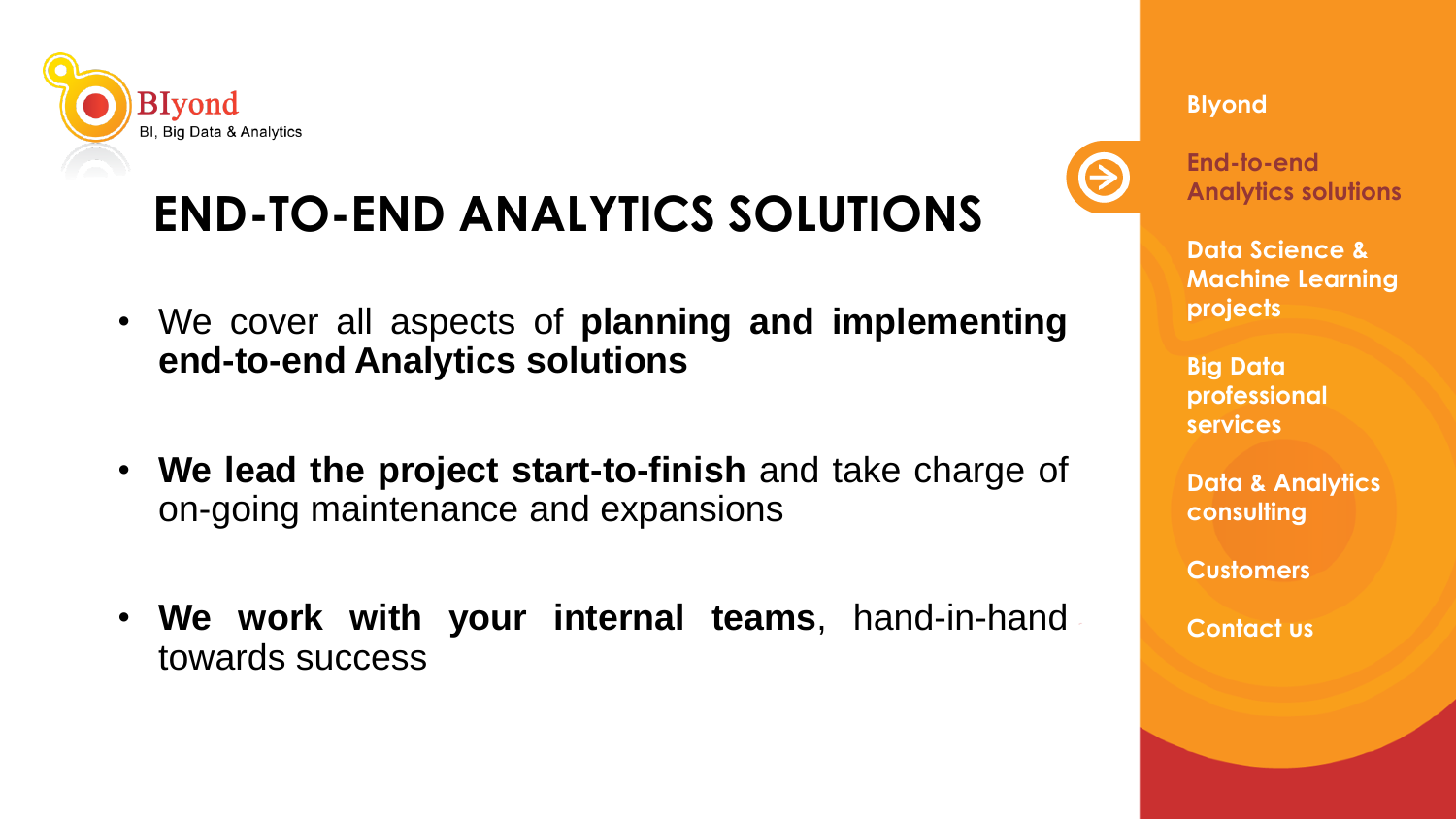

#### **DATA SCIENCE & MACHINE LEARNING PROJECTS**

- Our experienced Data Science team is **capable of handling any business-case**
- We use models such as **Social Networks Analysis, Semantic Web Processing, Text Mining**, and more
- We offer **consulting, hands-on implementation and Data Science courses** – for both business and tech teams



**Data Science & Machine Learning projects**

**Big Data professional services** 

**Data & Analytics consulting**

**Customers**

**Contact us**

#### **BIyond**

**End-to-end Analytics solutions**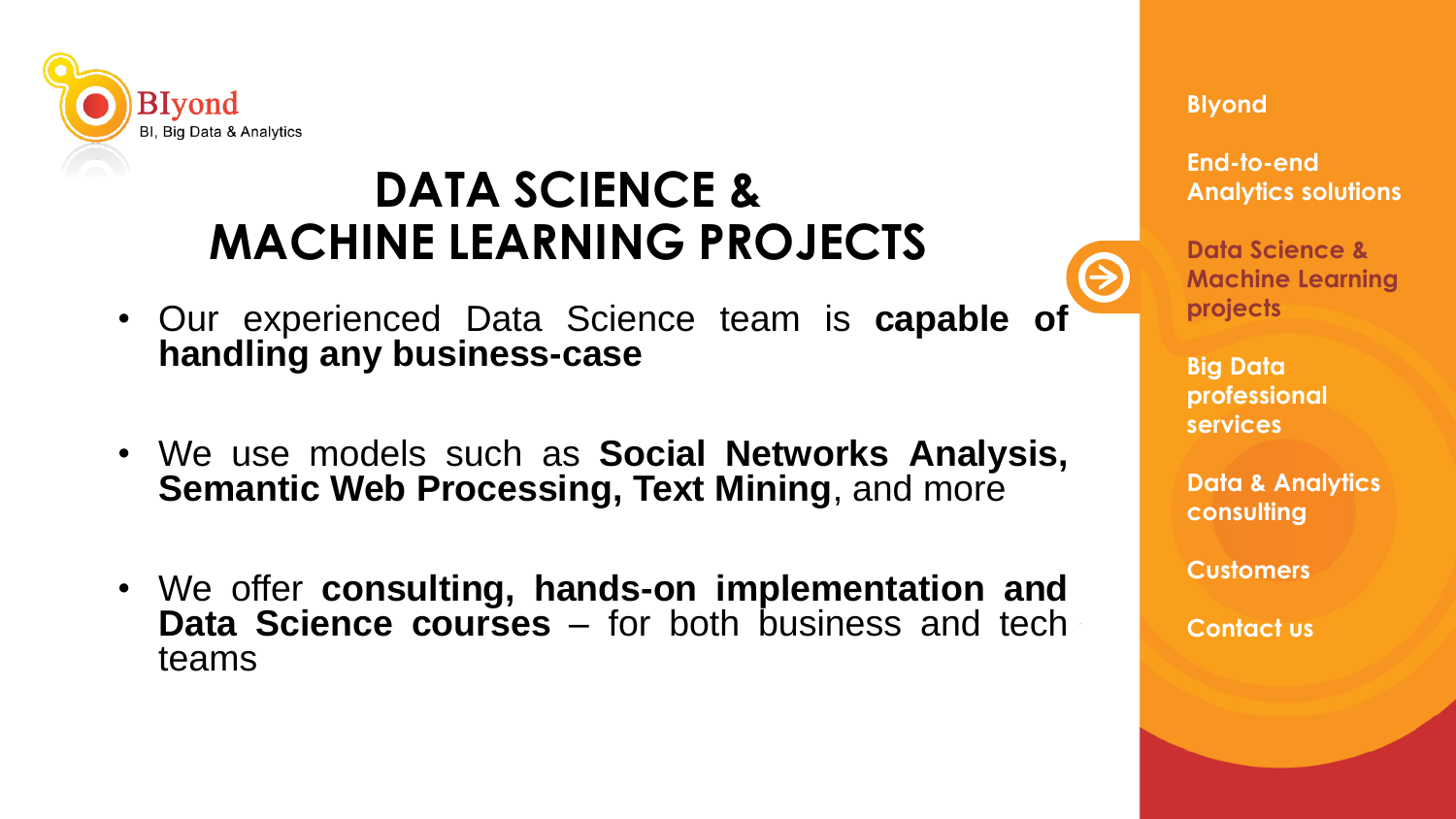

### **BIG DATA PROFESSIONAL SERVICES**

- BIyond's Big Data experts offer **consulting and hands-on implementation**
- We master Big Data technologies such as **Spark, ElasticSearch, Cassandra, MongoDB, CouchBase, Hadoop** and more
- We will help you **choose the right technologies, design the architecture, prepare for scale, build Big Data platforms from scratch** and more



**End-to-end Analytics solutions**

**Data Science & Machine Learning projects**



**Big Data professional services** 

**Data & Analytics consulting**

**Customers**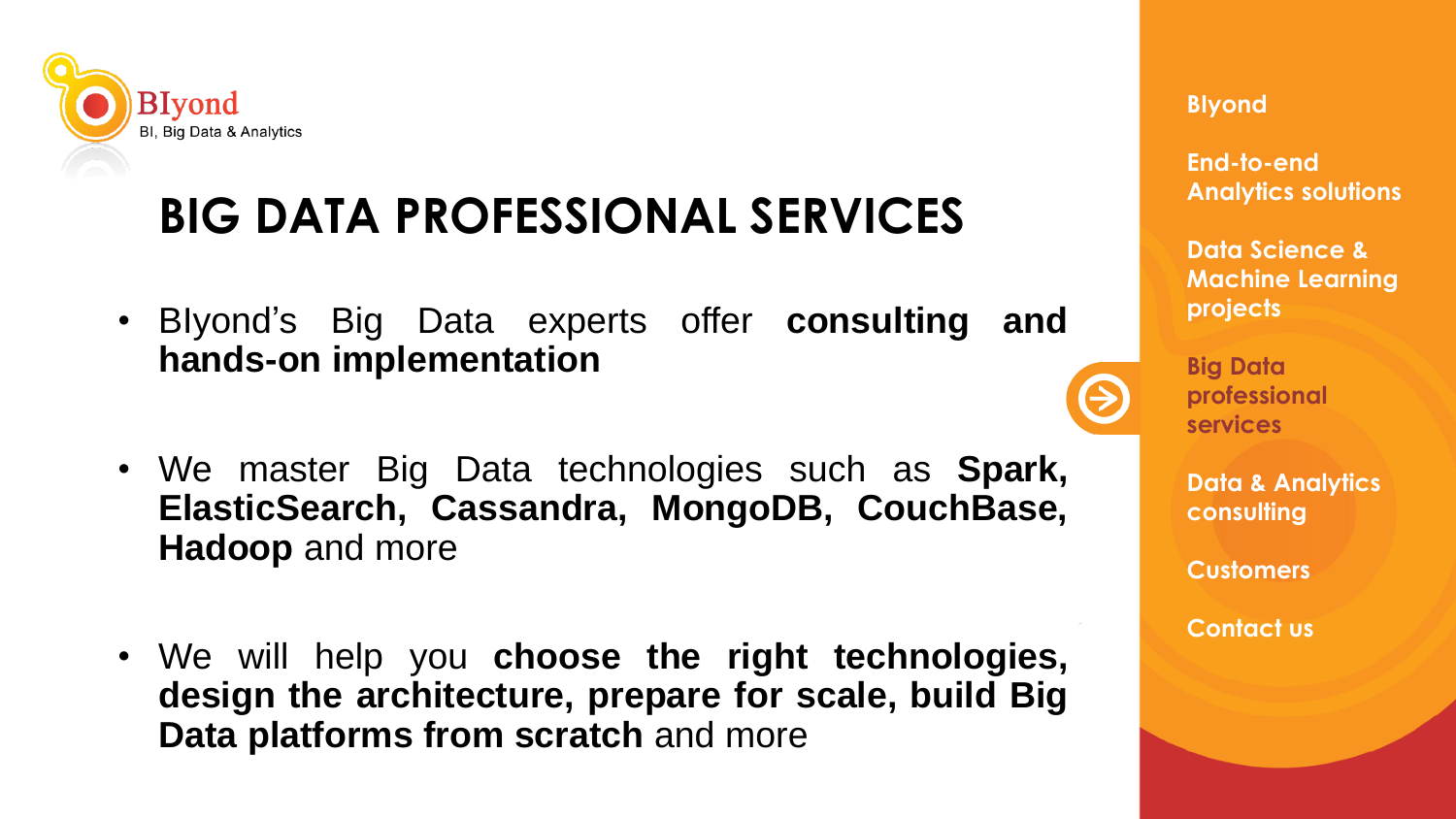

### **DATA & ANALYTICS CONSULTING**

- BIyond's consultants work with our customers on a **variety of Data & Analytics consulting services** such as:
	- **Data & Analytics Roadmap (DAR)**
	- **Technology selection**
	- **Planning and managing Big Data Analytics projects**
	- **Data strategy and CDO (Chief Data Officer) services**
	- Business & Data Analysis
	- and more…



**End-to-end Analytics solutions**

**Data Science & Machine Learning projects**

**Big Data professional services** 



**Data & Analytics consulting**

**Customers**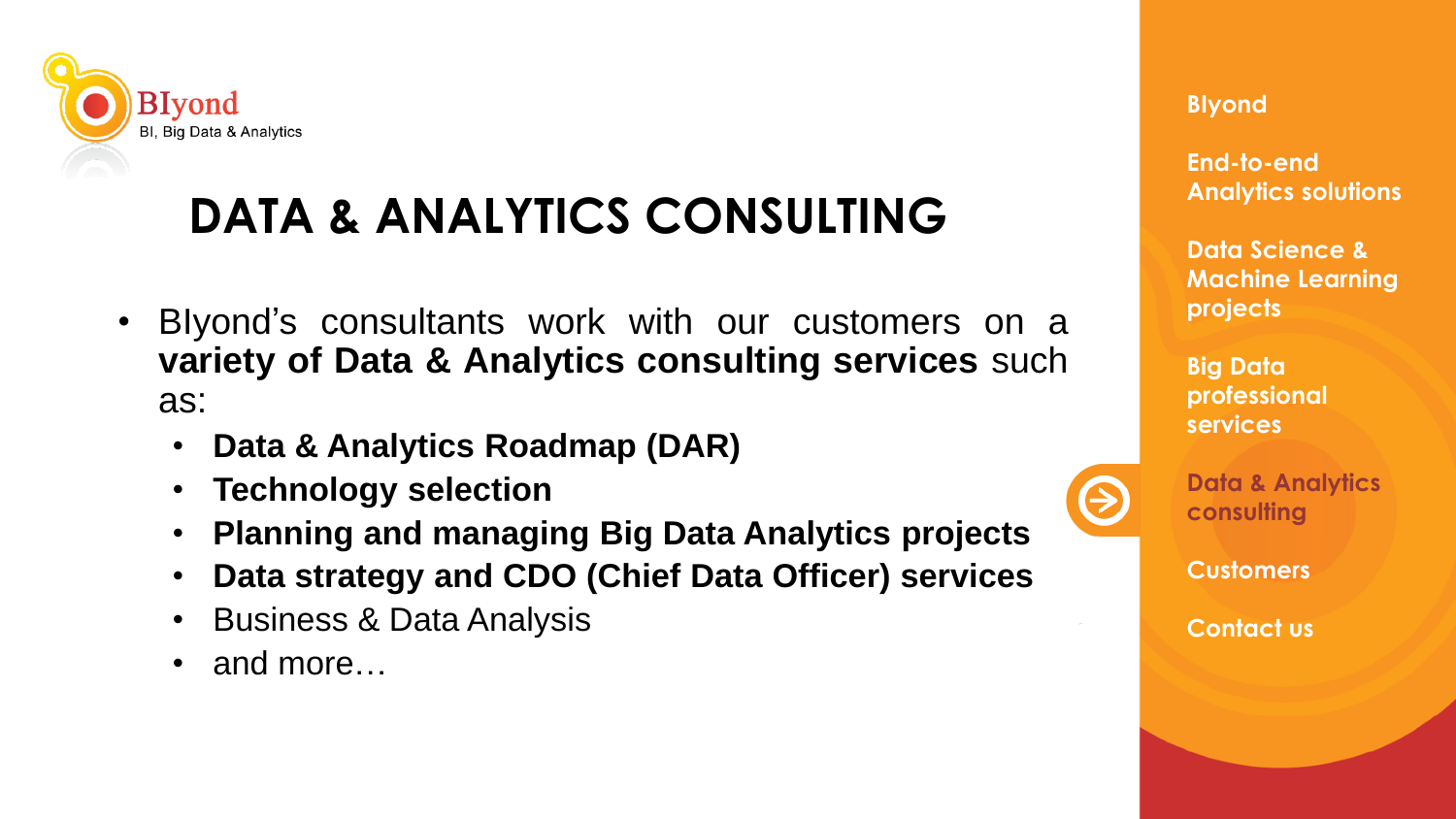

#### **CUSTOMERS (PARTIAL LIST)**



**Sizmek** 

**OPTIMAL\*** 

 $\begin{array}{c} \bullet \\ \bullet \end{array}$ 

Correlor

**EBS** 

harver

**MinuteMedia** 



**Customers**

**Contact us**



**End-to-end Analytics solutions**

**Data Science & Machine Learning projects**

**Big Data professional services** 

**Data & Analytics consulting**